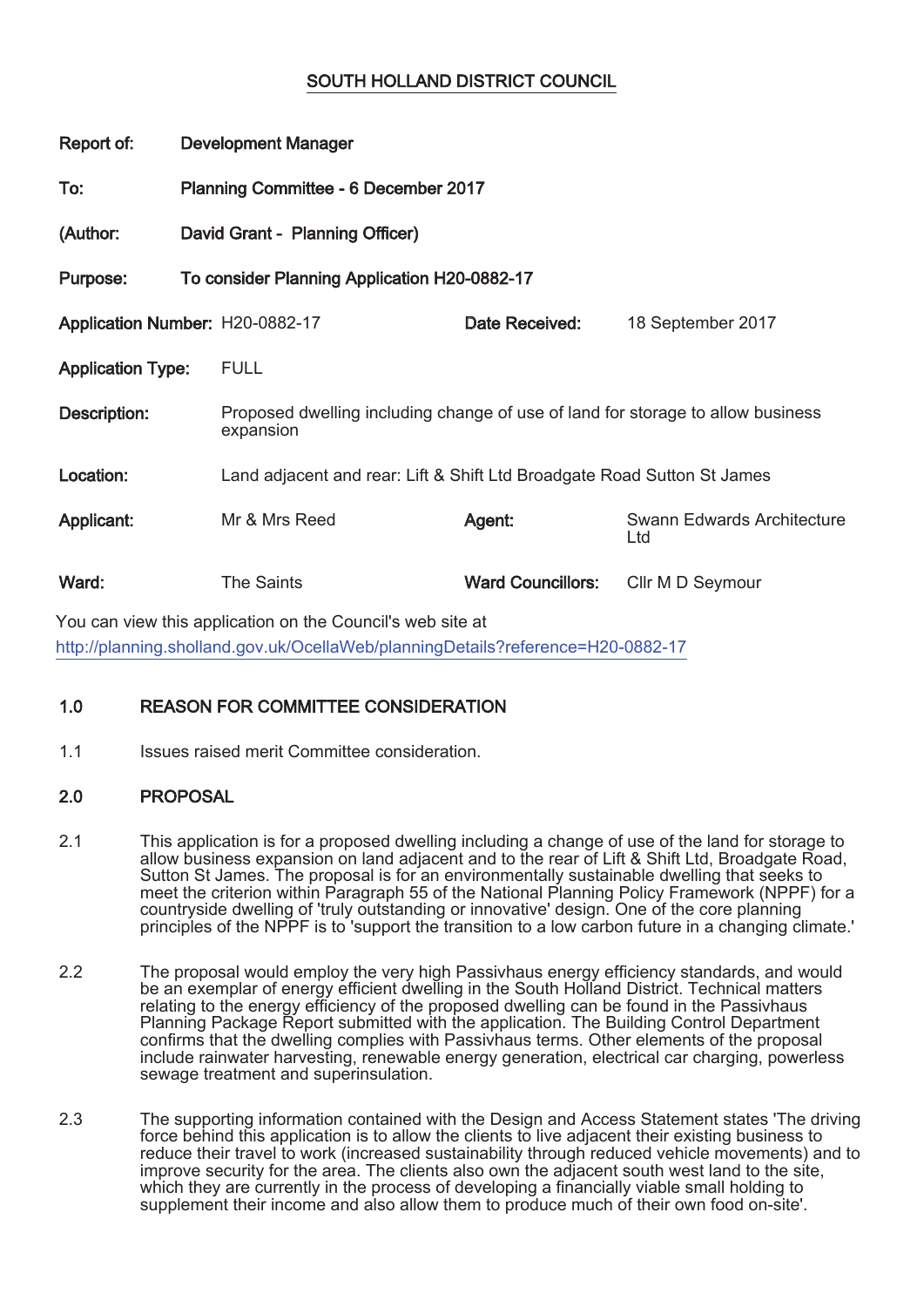2.4 'The proposal comprises of the demolition of the existing blacksmiths forge, construction of a certified Passivhaus dwelling from recycled shipping containers sourced from the site adjacent and a comprehensive landscaping scheme. In addition, the application includes the change of use to the existing land north west of Lift & Shift to allow the existing storage business to expand.'

## 3.0 SITE DESCRIPTION

- 3.1 The application site is outside of defined settlement limits in the open countryside. The surrounding area is predominately rural and is characterised by buildings of varying ages and design.
- 3.2 The site is a parcel of previously developed brownfield land which contains a former blacksmiths forge building and scrubland of low value.

## 4.0 RELEVANT PLANNING POLICIES

### 4.1 The Development Plan

#### South Holland District Local Plan, July 2006

The South Holland Local Plan 2006 was formally adopted on 18 July 2006. Following a direction from the Government Office for the East Midlands under paragraph 1(3) of Schedule 18 to the Planning and Compulsory Purchase Act 2004, as of 18 July 2009 only certain Local Plan policies have been extended and continue to form part of the development plan. In the context of those saved policies referred to below, it is considered that the Local Plan was adopted in general accordance with the Planning and Compulsory Purchase Act 2004 (albeit under the transitional arrangements). Those policies referred to below are considered to accord with the thrust of guidance set out in the National Planning Policy Framework, and in the context of paragraph 215 of the NPPF should therefore continue to be given substantial weight in the decision making process.

If regard is to be had to the development plan for the purpose of any determination to be made under the Planning Acts, Section 38 (6) to the Town and Country Planning Act as amended by the 2004 Act states that the determination must be made in accordance with the plan unless material considerations indicate otherwise.

Policy SG1 - General Sustainable Development

Policy SG2- Distribution of Development

Policy SG3 - Settlement Hierarchy

Policy SG4 - Development in the Countryside

Policy SG14 - Design and Layout of New Development

Policy SG15 - New Development: Facilities for Road users, Pedestrians and Cyclists

Policy SG16 - Parking Standards in New Development

Policy SG17 - Protection of Residential Amenity

Policy SG18 - Landscaping of New Development

Policy HS7- New Housing in the Open Countryside Including Other Rural Settlements

Policy EC3 - Existing Employment Areas/Premises

#### National Guidance

#### National Planning Policy Framework (NPPF), March 2012

Paragraph 14 - The presumption in favour of sustainable development

Paragraph 17 - Core planning principles

Paragraph 34 - Vehicular movements

Paragraph 55 - Housing in the open countryside

Paragraph 61 - High quality and inclusive design

Paragraph 63 - Outstanding and innovative design

Paragraph 93 - Increasing delivery of low carbon developments

Paragraph 95 - Low carbon futures

Paragraph 97 - Increasing delivery of low carbon developments

Section 6 - Delivering a wide choice of high quality homes

Section 7 - Requiring good design

Section 10 - Meeting the challenge of climate change, flooding and coastal change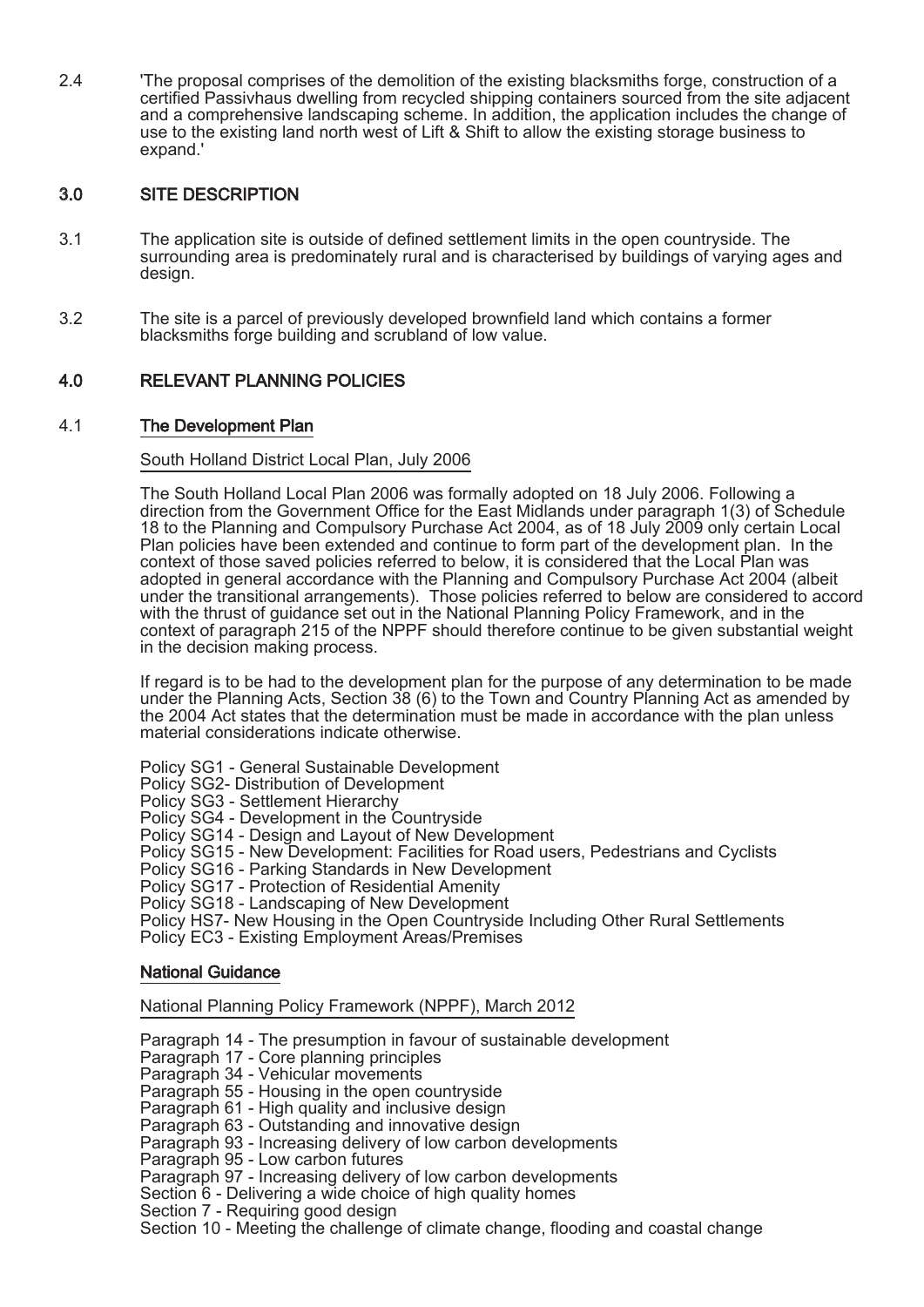Planning Practice Guidance (PPG), 2014

## 5.0 RELEVANT PLANNING HISTORY

5.1 None

## 6.0 REPRESENTATIONS

6.1 Sutton St James Parish Council

Support. Consider that the development should be tied to the business already on site.

6.2 County Highways & SUDS Officer

No objections to the proposal.

#### 6.3 SHDC Environmental Protection

Due to the existence of a former Blacksmith's Forge on site request the contaminated land condition for this application in order to protect the end user.

#### 6.4 Environment Agency

No objections as 'the hazard mapping contained with South Holland's Strategic Flood Risk Assessment shows the site to be unaffected if a breach of the flood defence was to occur'. The EA would however recommend that finished floor levels are set 300mm above ground level.

#### 6.5 South Holland Internal Drainage Board

The watercourse on the North/West side of the boundary of the proposed site is the Board's maintained Bardlings East Watercourse. If the applicant wanted to do anything within 9 metres of the drain, they would need to formally apply to the Board for consent to do so.

6.6 Public

A resident of Old Fendyke supports this application, whilst the development is in a rural location the business is bringing enterprise into the area which should be encouraged. Businesses like this bring sustainability to the village when the traditional rural businesses are struggling. The business has grown from nothing and has a limited impact on the area'.

### 7.0 MATERIAL CONSIDERATIONS

- 7.1 The key issues for consideration in this application are:
	- -Principle/Policy;
	- -Design and impact upon residential amenity;
	- Highway Safety;
	- Flood Risk and Drainage.

#### 7.2 Principle/Policy

7.3 The NPPF sets out that 'Local Planning Authorities should avoid new isolated homes in the countryside unless there are special circumstances such as 'the exceptional quality or innovative nature of the design of the dwelling'. The agent labels the proposal as an 'innovative solution that seeks to raise the standards of design in this rural area', thereby representing the special circumstances that allow a departure from the local plan. The agent considers that the dwelling is an 'innovative' design, to the very high 'Passivhaus' energy efficiency standards and will provide a leading example of a low energy design in the District.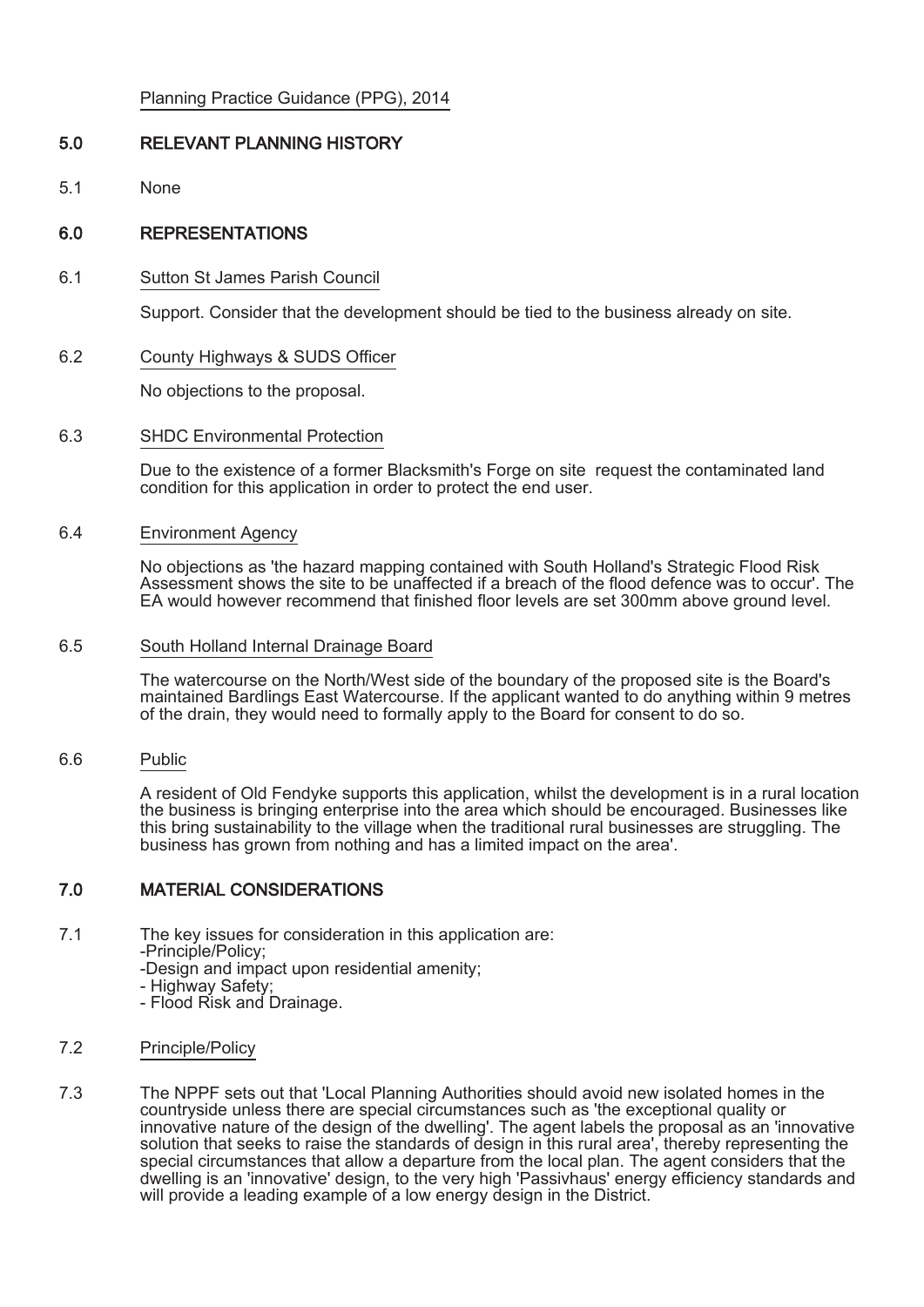- 7.4 It is noted that the NPPF states, great weight should be given to outstanding or innovative designs which help raise the standard more generally, which reflect the highest standards in architecture, which significantly enhance the immediate setting and which are reflective to the defining characteristics of the local area. This does not automatically mean a good design should result in the relaxation of the settlement policy in rural areas. However, truly innovative and exemplar design when taken in combination with the wider impacts on the open countryside may, in exceptional circumstances, be justifiable.
- 7.5 Examples of previously approved Passivhaus dwellings have been provided by the agent at the neighbouring authority of Fenland District Council
- 7.6 With regard to extension of existing business to the rear of the site, this matter is assessed against Policy EC3 of South Holland Local Plan, which states 'Proposals for new development, redevelopment and changes of use for employment uses within existing employment curtilages and / or proposals for the expansion of existing employment undertakings will be permitted provided they are acceptable in terms of environmental impact, the level of traffic movement and intrusion into the open countryside'
- 7.7 'Exceptionally the redevelopment and/or change of use to non employment uses will be permitted where the existing use is unsatisfactory or where the benefit of the proposed use outweighs the need to retain the existing use.'
- 7.8 The proposed change of use of land to the rear of Lift & Shift is considered to allow the existing business the opportunity to grow without a material impact upon the environment, traffic or intrusion into the open countryside. Impacts on visual, environmental and aural amenity will be minimised due to the proposed extension location.
- 7.9 The Council does not currently have a five-year supply of deliverable housing sites. Paragraph 49 of the National Planning Policy Framework indicates that relevant policies for the supply of housing should not be considered up-to-date if the local planning authority cannot demonstrate a five-year supply.
- 7.10 Paragraph 49 of the Framework goes on to stress that, in the absence of a five year supply, housing applications should be considered in the context of the presumption in favour of sustainable development. Paragraph 14 also states that there is a presumption in favour of sustainable development and, where the relevant policies are out of date, planning permission should be granted, unless any adverse impacts of doing so would significantly and demonstrably outweigh the benefits, when assessed against the policies in the Framework. It is not considered that the proposed development would cause significant and demonstrable harm to the site.
- 7.11 The NPPF recognises the need to achieve sustainable development and states 'sustainable development is about positive growth - making economic, environmental and social progress for this and future generations.' The proposal will now be assessed again the above three criteria.

#### 7.12 Economic

- 7.13 The dwelling would allow the applicant to live adjacent to their business which will provide increased security to the site. The proposed change of use of land to the rear of the site will the allow this successful local business to grow and support the local economy. The proposal will also create temporary jobs during the construction period and use locally source materials. A dwelling in this location will also help contribute to the local economy of Sutton St James by supporting the shops, post offices, pub and butchers. The proposal is considered to be in accordance with Local Plan Policy EC3.
- 7.14 Social
- 7.15 The proposal will allow the applicants to live and work on the same site, which should help their business to grow. The dwelling would be an exemplar of energy efficient living and would help to bring forward the issue of the potential of low carbon housing to the attention of the district to address current and future environmental concerns. Regarding social concerns this application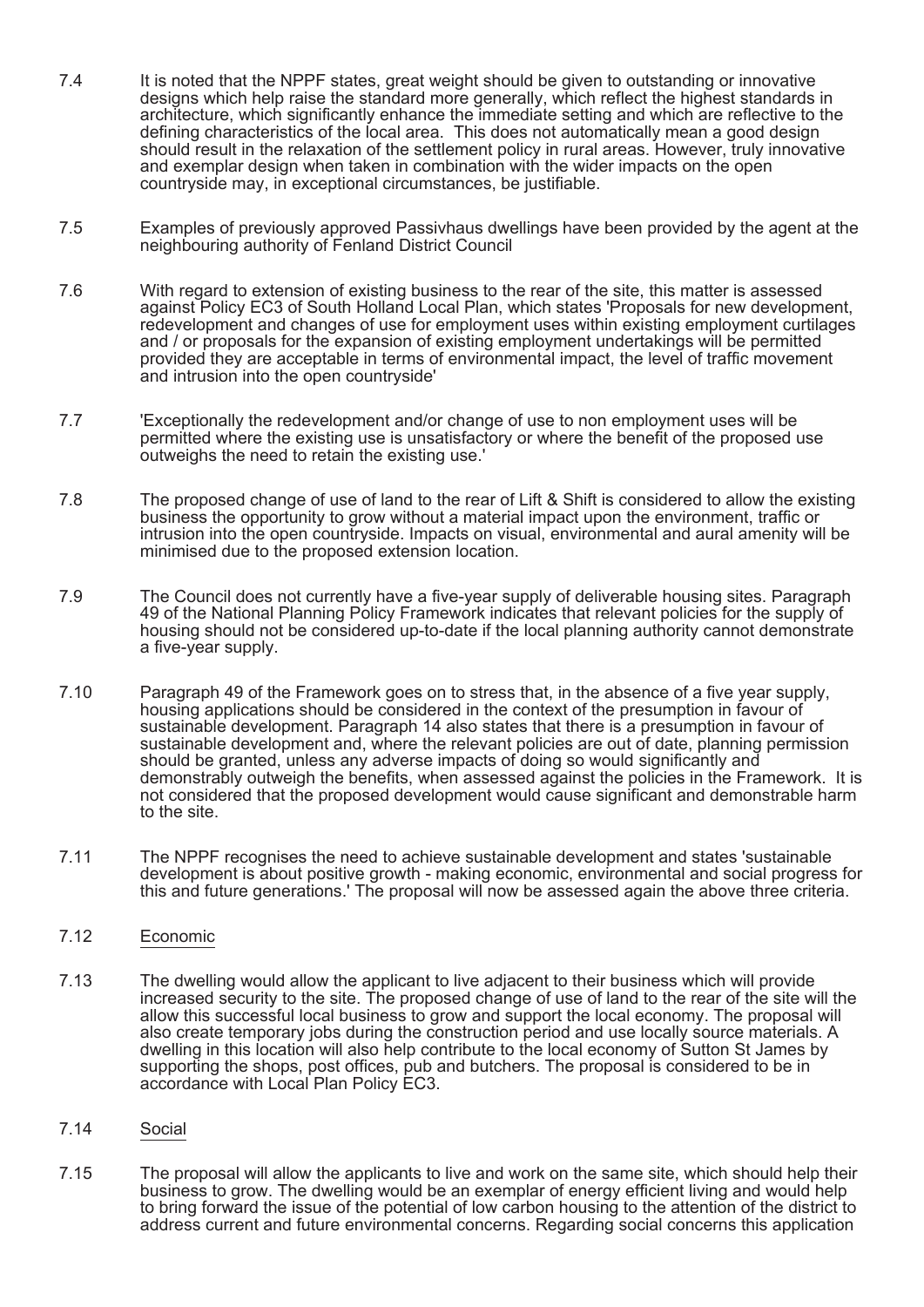accords with advice given in paragraphs 61, 63, 93, 95 and 97 of the NPPF.

### 7.16 Environmental

7.17 The proposed dwelling and curtilage will be sited on brownfield land form the former blacksmith's forge which aids with the sustainability element of the application.The proposed landscaping through retention of of existing boundary hedgerows and new planting will help improve biodiversity in the area. In addition, the proposed dwelling is created from recycled and repurposed shipping containers and will be the first Passivhaus in the district. The proximity of the property to the adjacent business will also reduce vehicular movements. Other elements of the proposal include rainwater harvesting, renewable energy generation, electrical car charging, powerless sewage treatment and superinsulation. This proposal accords with advice given in paragraphs 34, 93, 95, 97, 109, 111 & 118 of the NPPF and Policy SG7 of the South Holland Local Plan concerning energy efficiency. The proposal will not only satisfy the demands of Paragraph 55 but will create a low carbon, environmentally sustainable development, which is the golden thread running through the NPPF.

#### 7.18 Design and impact upon residential amenity

- 7.19 Whilst no letters of objection have been received, matters of neighbour amenity are still required to be considered. In terms of the impact of the proposal upon neighbouring properties, it is considered that the proposed development would not result in any harm upon the living conditions of neighbouring properties. The amenity of future occupants should also be considered. The proposed dwelling will be an executive home (albeit of a unique design) set within landscaped grounds. There are not considered to be any issues which would create unacceptable living conditions for future residents.
- 7.20 The use of 8 shipping containers to form the property not only represents low carbon recycling, but it also considered to improve the visual flow of the site through a reciprocity of design with the exterior appearance of the adjacent business. The proposal is considered to accord with design guidance contained within paragraphs 61 and 63 of the NPPF.
- 7.21 Highway safety, parking provision and traffic
- 7.22 The proposal will create an additional dwelling in the area, however, traffic movements should decrease as a result of the applicants living and working from what is ostensibly the same site.
- 7.23 Flood Risk and Drainage
- 7.24 The South Holland IDB state that the watercourse on the North/West side of the boundary of the proposed site is the Board's maintained Bardlings East Watercourse. If the applicant wanted to do anything within 9 metres of the drain, they would need to formally apply to the Board for consent to do so.
- 7.25 The site is located in Flood Zone 3 on the Environment Agency Flood Maps. However the South Holland District Council 2115 SFRA Hazard & Depth Maps place the site at the lowest risk of flooding, therefore meeting the requirements of the exception and sequential tests
- 7.26 Conclusion
- 7.27 The proposed dwelling reuses brownfield and recycles shipping containers, whilst utilising Passivhaus design and various energy efficient elements to minimise environmental impact. It is acknowledged that the proposed design is divisive and may to some present a discordant, jarring building at odds with the fenland landscape when compared to vernacular rural dwellings in the vicinity. However, this is dictated by the design ethos to achieve high levels of energy efficiency and sustainability, raising the general standard of design and construction within the district whilst not cause significant or demonstrable harm.
- 7.28 The development will introduce an exemplar, innovative dwelling within a rural location. Its individual and energy efficient design will provide for a unique dwelling within the District which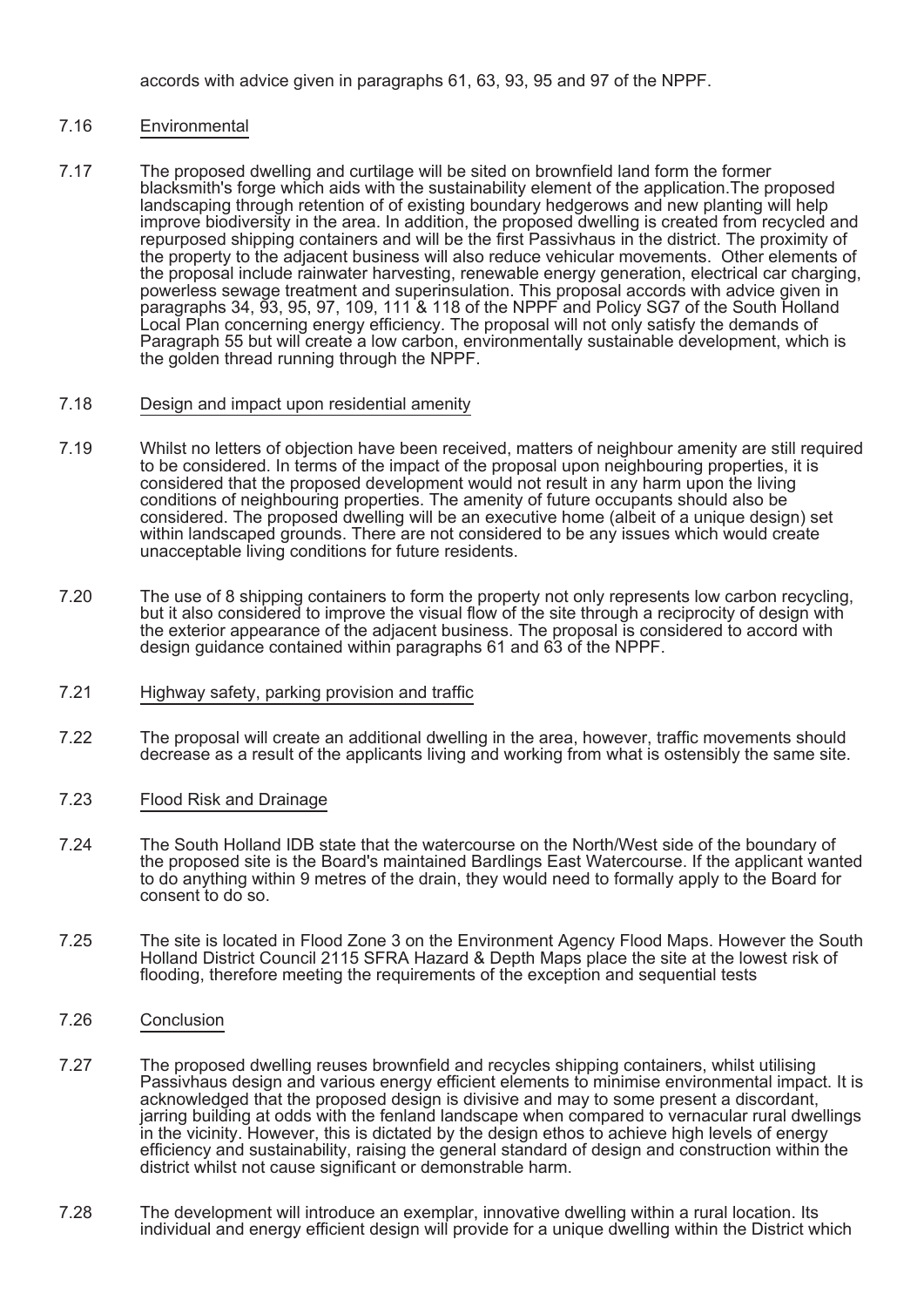outweighs any concerns regarding the location of the proposal. As such this proposal is considered to be acceptable and complies with the aims of Paragraph 55 of the NPPF.

7.29 The proposals also provide for an expansion of the existing business which is considered acceptable in terms of Policy EC3 of the South Holland Local Plan, 2006.

#### 8.0 RECOMMENDATIONS

#### 8.1 Grant permission subject to those conditions listed at Section 9.0 of this report.

#### 9.0 CONDITIONS

1. The development must be begun not later than the expiration of three years beginning with the date of this permission.

Reason: As required by Section 91 of the Town and Country Planning Act 1990 as amended by the Planning and Compulsory Purchase Act 2004.

2. The development hereby permitted shall be carried out in accordance with the following approved plans: SE-564 Dwg No 12 Revision C, 5557-1, SE-564 Dwg No 11, Design and Access Statement (Received 13 November 2017) & Sustainability Appraisal

Reason: For the avoidance of doubt and in the interests of proper planning.

3. The scheme of landscaping and tree planting shown on dwg. no. SE-564 Dwg No 12 Revision C shall be carried out in its entirety within a period of twelve months beginning with the date on which development is commenced. All trees, shrubs and bushes shall be maintained by the owner or owners of the land on which they are situated for the period of five years beginning with the date of completion of the scheme and during that period all losses shall be made good as and when necessary.

> Reason: To ensure that the development is adequately landscaped, in the interests of its visual amenity and that of the area in which it is set. This Condition is imposed in accordance with Policy SG18 of the South Holland Local Plan, 2006.

4. Notwithstanding the provisions of the Town and Country Planning (General Permitted Development) Order 2015, (or any Order or Statutory Instrument revoking and re-enacting that Order), none of the following developments or alterations shall be carried out.

i) the erection of freestanding curtilage buildings or structures including car ports, garages, sheds, greenhouses, pergolas or raised decks;

ii) the erection of house extensions including dormer windows, conservatories, garages, car ports, porches or pergolas;

iii) alterations including the installation of replacement or additional windows or doors and the installation of roof windows.

Reason: To ensure that the Local Planning Authority retains control over the future extension and alteration of the development, in the interests of its architectural and visual integrity, levels of residential amenity and the visual amenity and character of the area within which it is set. This Condition is imposed in accordance with Policies SG14 and SG17 of the South Holland Local Plan, 2006.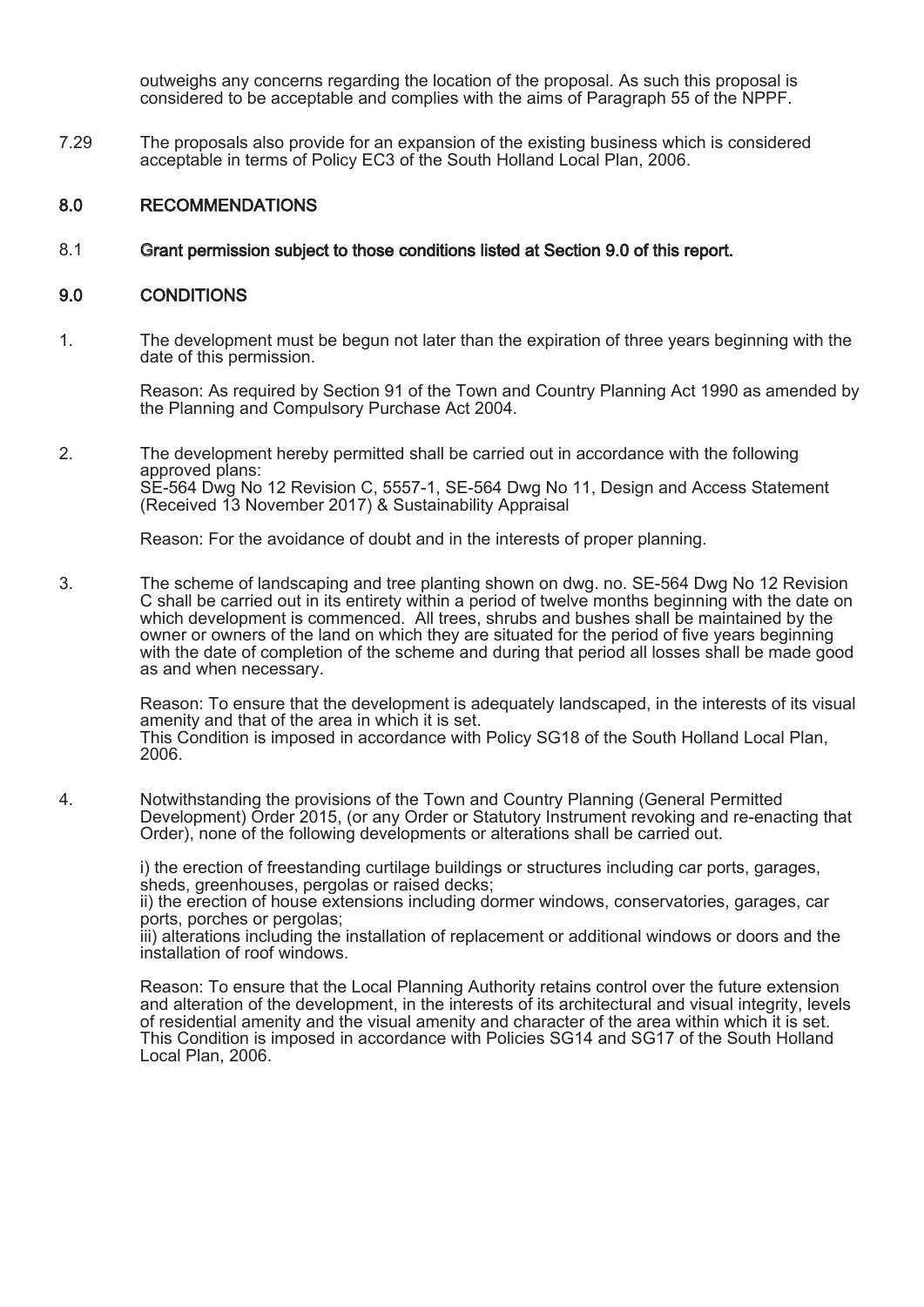5. The occupation of the dwelling shall be limited to a person or persons solely or mainly employed, or last employed at Lift & Shift Ltd, Broadgate Road, Sutton St James

> Reason: The site is in a rural area where it is the policy of the Local Planning Authority not to permit residential development except in the interests of agriculture or where related to the use of the land. The circumstances of this case relate to an Paragraph 55 dwelling, and permission is therefore confined to it.

This Condition is imposed in accordance with Paragraph 55 of the National Planning Policy Framework, 2012.

6. The Local Planning Authority has acted positively and proactively in determining this application by assessing it against all material considerations, including national guidance, planning policies and representations that have been received during the public consultation exercise, and by identifying matters of concern within the application and negotiating, with the Applicant, acceptable amendments to the proposal to address those concerns. As a result, the Local Planning Authority has been able to grant planning permission for an acceptable proposal.

This decision notice, the relevant accompanying report and the determined plans can be viewed online at http://planning.sholland.gov.uk/OcellaWeb/planningSearch

Background papers:- Planning Application Working File

### Lead Contact Officer

| Name and Post:    | Richard Fidler, Development Manager |
|-------------------|-------------------------------------|
| Telephone Number: | 01775 764428                        |
| Email             | rfidler@sholland.gov.uk             |

#### Appendices attached to this report:

| Appendix A | Plan A |
|------------|--------|
|------------|--------|